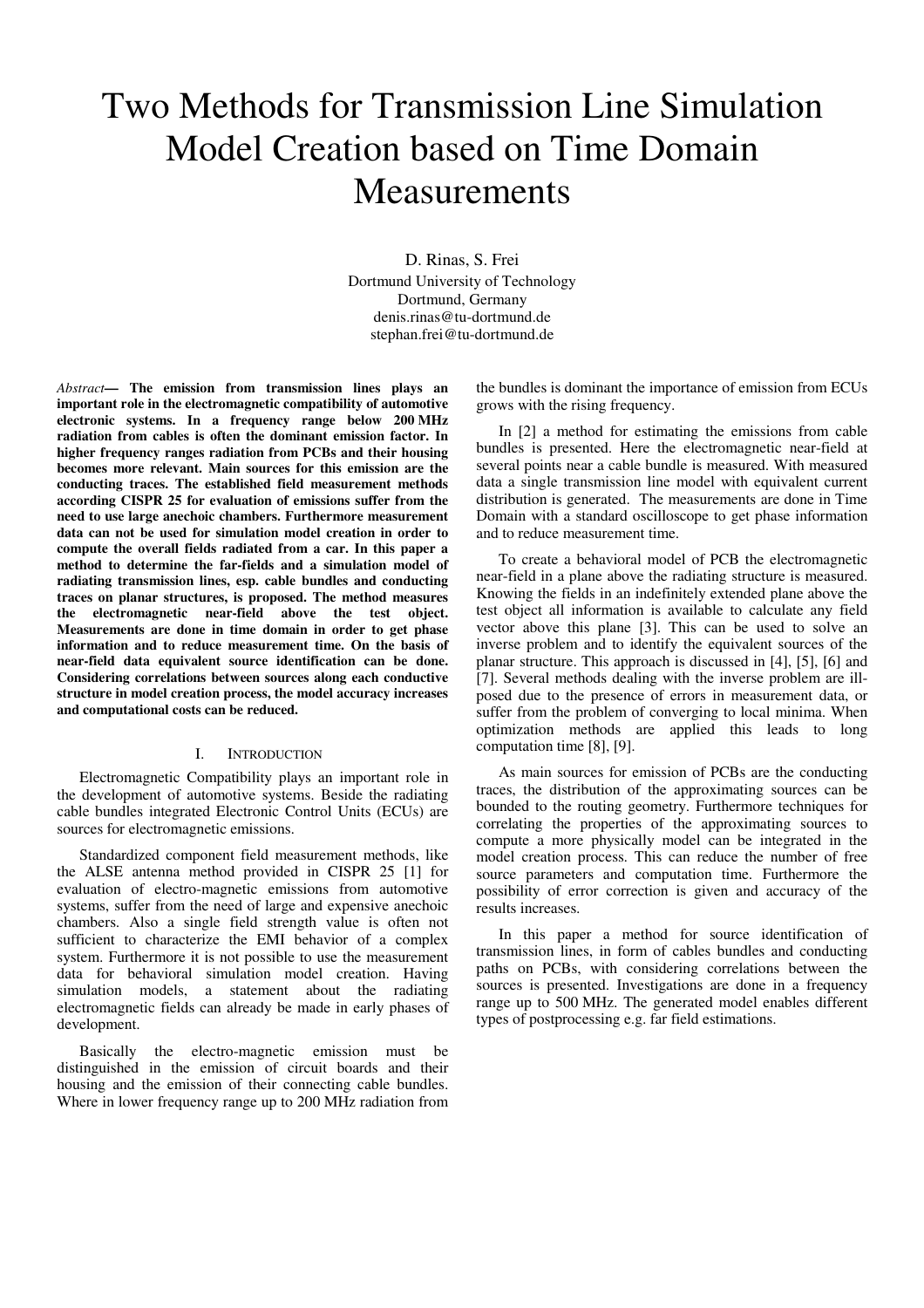# II. SOURCE IDENTIFICATION OF CABLE BUNDLES

As shown in [2] the current distribution of a radiating single cable (Figure 1) can be estimated by measuring the magnetic field in at least two field points along the cable.



Figure 1. Simple configuration to investigate

When calculation is based on two measurement sets

$$
I_z = \frac{1}{2Z} (V_e + Z I_e) e^{j\beta (l-z)} + \frac{1}{2Z} (V_e - Z I_e) e^{-j\beta (l-z)}
$$
(1)

with

$$
\begin{pmatrix} V_e \\ I_e \end{pmatrix} = \begin{bmatrix} a_1 & b_1 \\ a_2 & b_2 \end{bmatrix}^{-1} \cdot \begin{pmatrix} I_1(z_1) \\ I_2(z_2) \end{pmatrix}
$$
 (2)

leads to current  $I_z$  at position *z*. Where  $V_e$  and  $I_e$  are voltage and current at the end of transmission line, *Z* is the wave impedance,  $\beta$  the propagation constant, *l* the length of the line, *a* and *b* include the propagation functions and  $I_1$  and  $I_2$  are the current values corresponding to the magnetic field data.

The current distribution can also be estimated directly by increasing the amount of measured field points along the cable depending on the frequency with respect to

$$
N = \frac{l}{\Delta d} \tag{3}
$$

$$
\Delta d > \frac{1}{10} \lambda \tag{4}
$$

where *N* is the amount of measurement points and *∆d* the spatial discretization width between the neighboring points. For achieving  $I_z$  the discrete current values are approximated to a sinusoidal function with nonlinear regression algorithms.

In order to create an equivalent emission model elementary electric dipoles are placed in a line along the cable path in a height *h* over ground adopted from the cable, following (4). The dipole moments  $M_1...M_K$  are calculated with

$$
M_k = \Delta d \frac{I_k + I_{k+1}}{2} \tag{5}
$$

where  $I_k$  is the discretized current  $I_z$ .

# III. SOURCE IDENTIFICATION OF CONDUCTING TRACES ON PLANAR STRUCTURES

According to II transmission lines on planar structures, esp. PCBs, can also be approximated with elementary dipoles. With knowledge of the current paths, e.g. based on CAD-data, the approximating dipoles can be distributed along these paths

(Figure 2). Where  $R_i$  and  $R_L$  are the terminating impedances and  $V_0$  is the exciting input voltage. The number of dipoles is chosen following (3). This approach, in comparison with the method of equally distributed dipoles, can considerable reduce the amount of necessary elementary sources, decrease computational cost and increase the model accuracy.

Dependencies between the neighboring elementary sources of each current path are used to correlate phases of the dipoles. For the spatial distribution *∆d* the phase shift between two adjacent dipoles is set to

$$
\Delta \varphi = \frac{2\pi}{\lambda} \Delta d \tag{6}
$$

as shown in Figure 2. With adherence to (6) phase jumps between two sources different from *∆φ* are prevented and the model becomes more physically.



Figure 2. Drawing of the test board (above), model of the board (below) with equally distributed sources (grey) and sources only along the current path (blue)

To compute the dipole moments *M* the magnetic near-field has to be measured in a plane above the planar structure. Afterwards the system of equations

$$
I_0 = A^{-1}H \tag{7}
$$

where *Α* contains the wave vector *k0* and the fixed geometric parameters for each dipole and *H* the complex magnetic field at *K* near-field points is solved.

For integrating the correlation between sources into model creation the inverse problem can be treated with the expandable minimization function *F* following (7).

$$
F = \left(\sum_{m=1}^{M} \alpha_m(x_1, y_1, z_1) M_m e^{-j\varphi_m}, \dots, \sum_{m=1}^{M} \alpha_m(x_N, y_N, z_N) M_m e^{-j\varphi_m}\right)^T
$$
  
 
$$
- (H_0(x_1, y_1, z_1), \dots, H_0(x_N, y_N, z_N))^T \to Min
$$
 (8)

With  $\alpha_m$  are the fixed geometric parameters at observation point  $x_n$ ,  $y_n$ ,  $z_n$ , the amplitude and  $M_m$  is and the phase  $e^{j\varphi_m}$  of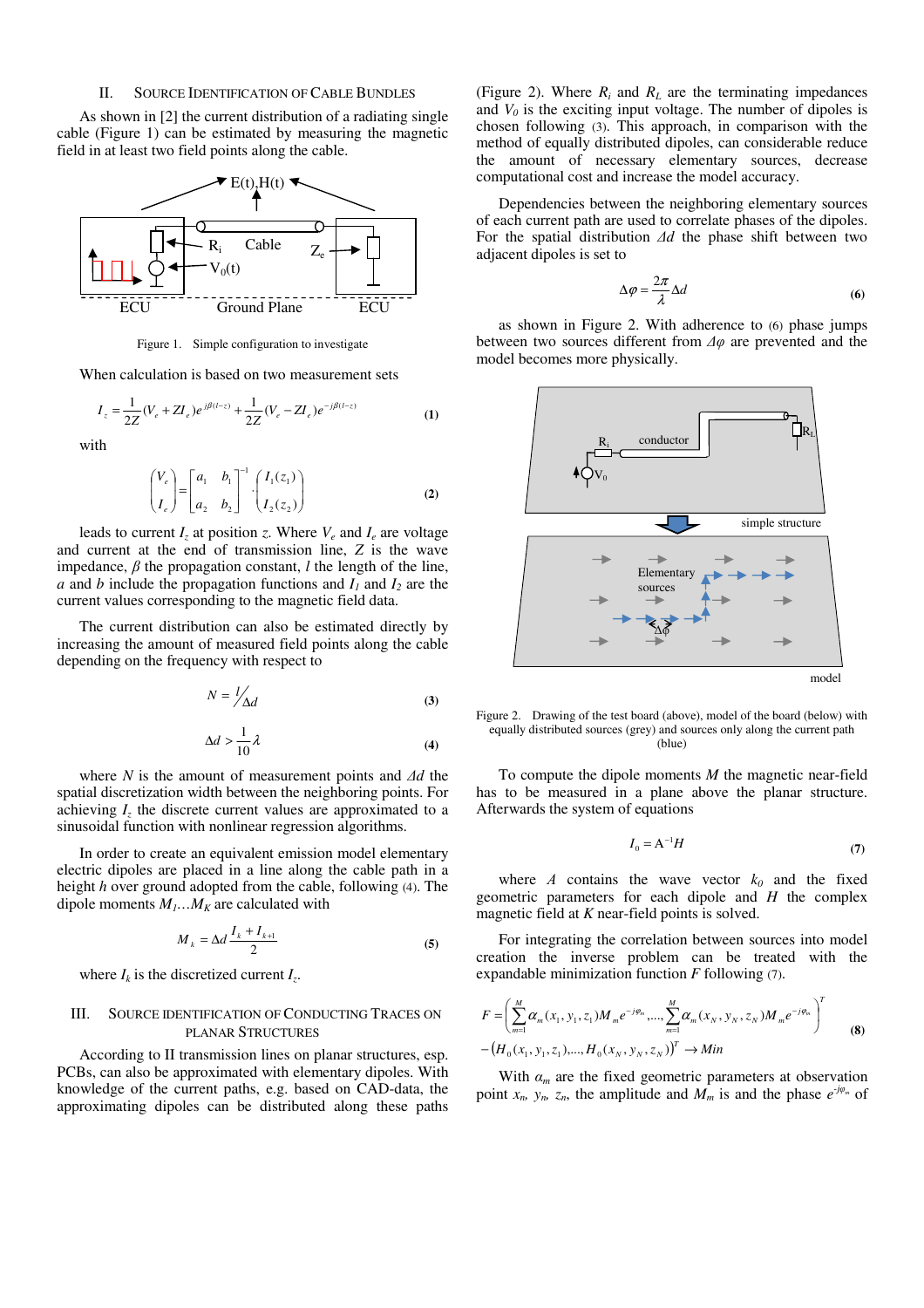each dipole.  $H_0(x_n, y_n, z_n)$  stands for the measured reference field at observation points. Optimization methods are used for solving the minimization problem.

### IV. RESULTS

#### *A. Cable Bundles*

This chapter presents the results for model creation process of a single radiating cable and a small bundle. Some results are presently derived from an electromagnetic full field solver [10].

The input signal  $V_0$  (Figure 1, Figure 3) is a pulsed signal with an amplitude  $V_0 = 5 V$ , a fundamental frequency of  $f_0 = 4 MHz$ , a pulse/pause ratio  $t_h/t_l = 1$ , and a rising and falling edge of  $t_{r,f} = 2.5$  ns. Source impedance  $R_i$  is 50-Ohm.

# *1) Single Conductor – Measurement Based Results*

The cable (Figure 3) consists of a single conductor placed in the height  $h = 50$  mm over a ground plane. It has a length of  $l = 490$  mm and a thickness of  $d = 1$  mm. It is terminated with a  $Z_e = 50 \Omega$  impedance. The magnetic field is measured at two positions  $y_1 = 120$  mm and  $y_2 = 360$  mm along the cable at a height  $h<sub>S</sub> = 20$  mm over ground.



Figure 3. Single conductor under test

With the identified sources the magnetic field is calculated at a position  $p_1 = (3, 3, 3)^T$  [m]. Exemplary the fields of the fundamental wave and the  $2^{th}$ ,  $7^{th}$ ,  $15^{th}$  and  $20^{th}$  harmonics of the pulsed input signal are presented in TABLE 1. As a comparison a full field simulation of the cable under test given by a MoM solver [10] is shown. The results agree with a maximum error of *3 dB*.

TABLE I. MAGNETIC FIELD OF MEASUREMENT BASED MODEL AT P1 IN COMPARSION WITH FULL FIELD SIMULATION

| Frequency | Magnitude [dBµA/m] |         |
|-----------|--------------------|---------|
|           | Sim.               | Model   |
| 4 MHz     | 29.4963            | 26.3542 |
| 20 MHz    | 32.4243            | 32.9482 |
| 60 MHz    | 36.7945            | 37.3562 |
| 124 MHz   | 43.1243            | 45.2324 |
| 164 MHz   | 47.7698            | 50.1270 |

## *2) Single Conductor – Simulation Based Results*

The following investigations are presently based on computer simulations.

The cable (Figure 3) consists of a single conductor placed in the height  $h = 10$  mm over the ground plane. It has a length of  $l = 600$  mm and a thickness of  $d = 0.3$  mm. It is terminated with a serial circuit of resistor  $R_e = 50 \Omega$  and inductance  $L_e =$  $1 \mu$ *H*. The model parameters are taken from the cable under test. The source internal resistance is set to  $R_i = 50 \Omega$ . The magnetic field is measured at two positions  $y_1 = 200$  mm and  $y_2 = 400$  *mm* along the cable at a height  $h<sub>S</sub> = 20$  *mm* over ground.

Figure 4 shows the magnetic field at point  $p<sub>l</sub>$  in a frequency range of *1 MHz* to *500 MHz*. The results in comparison with the full field simulation agree with maximum error of about *3 dB*.



Figure 4. Magnetic field at  $p_1$  in comparison with full field simulation

#### *3) Multiconductor – Simulation Based Results*

The following investigations are presently based on computer simulations.

The multiconductor (Figure 5) consists of three single conductors placed in the height of  $h = 10$  mm over ground plane. The length of each conductor is  $l = 600$  mm; the thickness is  $d = 0.3$  mm and they are arranged in a distance of  $D = 5$  *mm*. The internal source resistances are set to  $R_i = 50 \Omega$ . The terminations are  $Z_{el} = 50 \Omega \text{ N}$  *j* $\omega \cdot 0.1nF$ ,  $Z_{el} = 50 \Omega$ ,  $Z_{e3} = 50 \Omega + j\omega \cdot l\mu H$ . The excitation is impressed in the center conductor.



Figure 5. Multiconductor under test